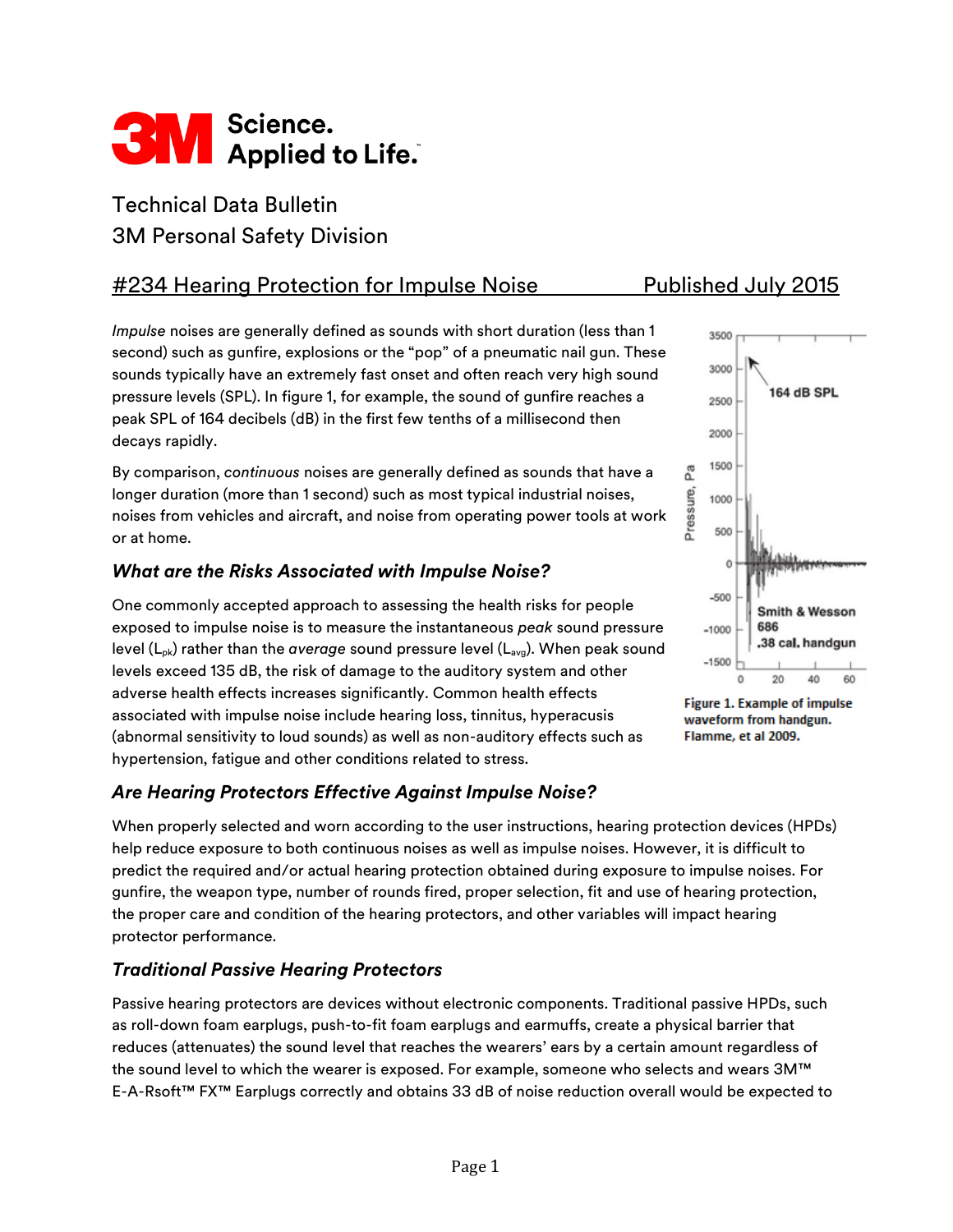obtain that amount of noise reduction for an 85-dB SPL exposure and at least that much or more noise reduction for a 150-dB SPL exposure. These devices are sometimes referred to as "conventional" or "non-level-dependent" hearing protectors.

## *Passive Level-Dependent Hearing Protectors*

HPDs that incorporate specialized acoustic filters are often referred to as "level-dependent" or "nonlinear." Unlike traditional passive hearing protectors, these devices create a relatively transparent barrier at low sound levels, using a tiny orifice or a thin diaphragm. The intention is for the amount of noise reduction to increase in proportion to the sound level to which the wearer is exposed.

At low sound levels, below 110 dB SPL for example, these devices provide little or no attenuation, allowing the wearer to maintain better hearing ability\*. However, when the wearer is exposed to very high level, short-duration impulse noises, the acoustic filters instantaneously restrict the transmission of sound into the ear by a greater amount that increases as sound level increases, to help boost the attenuation of the peak sound pressure wave,  $L_{pk}$ , and reduce the exposure of the wearer.

Some level-dependent HPDs, such as the 3M™ Combat Arms™ Earplugs, allow the wearer to switch from the impulse noise protection mode to a continuous noise protection mode by sealing the acoustic filter, thus causing the device to function as a traditional hearing protector. This can be useful when the wearer is exposed to impulse noise at certain times and continuous noise at other times.

# *Electronic Level-Dependent Hearing Protectors*

These HPDs use electronic technology to maintain, and in some cases enhance, hearing ability when sound levels are low. They are often referred to as "active" hearing protectors. Environmental microphones (also referred to as tactical, surround, or situational-awareness microphones) on the device pick up the low-level (non-hazardous) sounds in the area around the wearer and reproduce them inside the hearing protector. Typically the wearer can control the loudness using a volume control on the device. The amount of sound that is electronically reproduced inside the HPD decreases proportionally as the sound level outside the device increases. Electronic compression is used to limit the level of the reproduced sound inside the headset to non-hazardous levels.

Since the maximum attenuation provided (in the absence of electronic reproduction) is based on the physical properties of the earmuff cups or earplugs that create the acoustic seal around the ear or in the ear, these devices provide protection against both impulse and continuous noises in the same way as traditional HPDs. The big difference is the ability of electronic level-dependent HPDs to allow the wearer to hear more effectively during periods of low noise without the need to remove the device.

All 3M™ PELTOR™ electronic level-dependent hearing protectors limit the sound reproduced from the environmental microphones to 82 dB SPL. In the absence of the reproduced signal (even if the active circuitry is powered off), some sound will continue to be transmitted into the ear since the barrier created by the earmuff cups or earplugs themselves has the same limitations as does a traditional HPD. In other words, even electronic level-dependent hearing protectors eventually depend on the nonelectronic components to help protect the wearer's hearing.

*\*Hearing ability is a general term to describe various factors related to auditory situational awareness such as sound detection, recognition, identification, localization and communication.*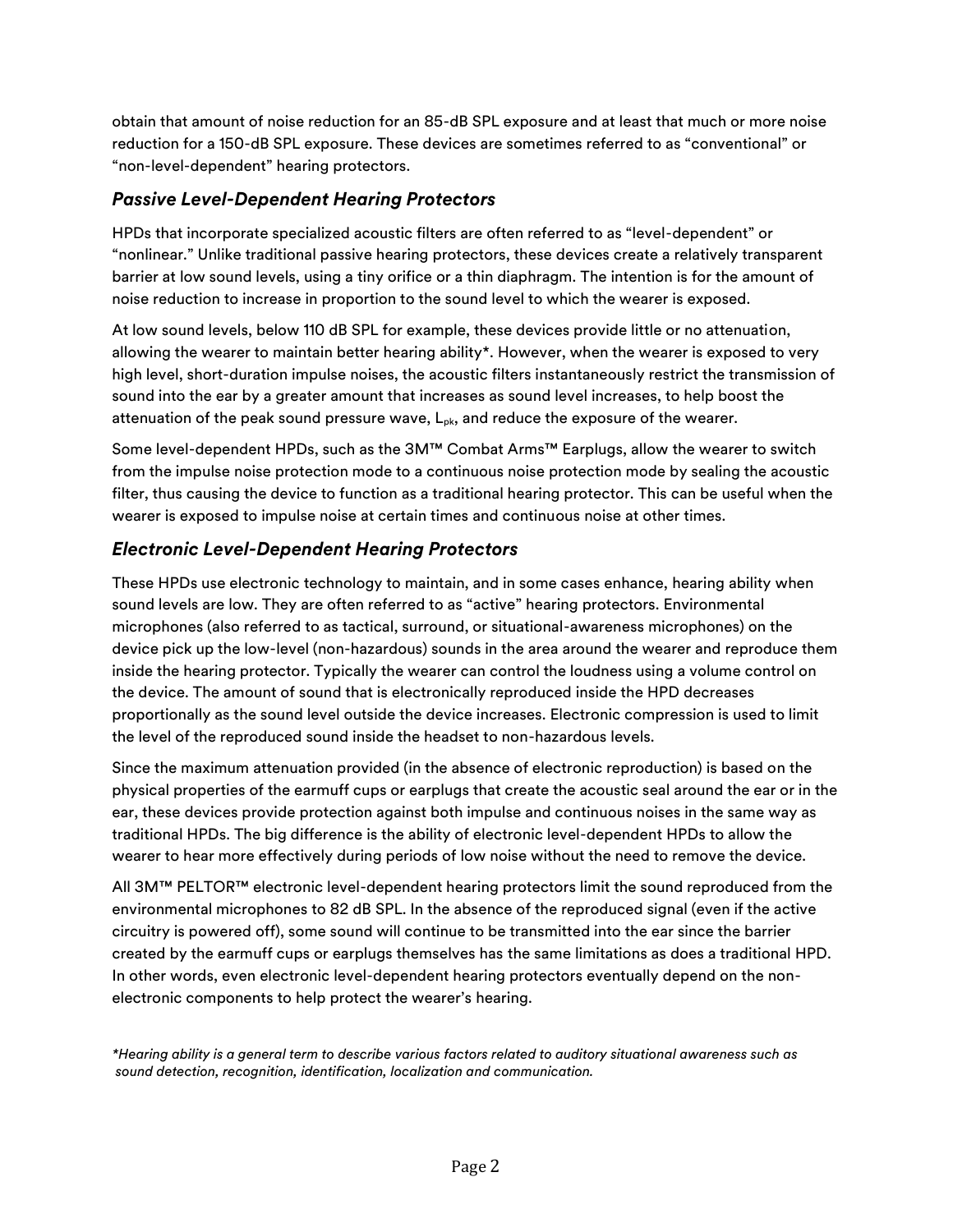# *Hearing Protector Guidance*

A variety of factors affect the hazardousness of the impulse noises and the degree of hearing protection required, especially the number of exposures and overall peak level,  $L_{pk}$ , of each impulse. For example, the sound made by a weapon fired in an indoor firing range may have a greater intensity due to reverberation than the same weapon fired at an outdoor range where there is rapid sound decay. The caliber and type of weapon (handgun versus rifle) can also have a significant effect on  $L_{pk}$ .

The following guidance is to be considered general in nature since the actual hazard associated with exposure to gunfire and other impulse noises and the protection obtained when hearing protectors are worn is influenced by the variables described above.

Regardless of the hearing protector being worn, the user should be alert to his or her own hearing. If during or after an exposure, tinnitus (ringing or buzzing in the ears) is heard or the user's hearing seems muffled or dulled, or for any other reason the user suspects a hearing problem, the fit, condition or adequacy of the protector should be carefully checked and/or a more protective device or combination of devices (such as earmuffs and earplugs together) should be worn. For those exposed to weapons fire on a regular basis, periodic hearing evaluations are advised.

For highest noise reduction: wear dual protection (earmuffs worn over high attenuation earplugs fit deeply in the ear). This configuration will significantly boost the noise reduction but will reduce the user's hearing ability.

For high noise reduction: wear a good quality single hearing protector, such as foam earplugs fit deeply in the ear or high attenuation earmuffs. This approach may also reduce hearing ability.

For better hearing ability: consider level-dependent hearing protectors, either passive or active. Possible configurations include the following, with the dual-protection option being the more protective.

- Single hearing protection
	- o Electronic level-dependent earplugs such as the 3M™ PELTOR™ Tactical 100, or
	- o Electronic level-dependent earmuffs such as 3M™ PELTOR™ Tactical Sport, or
	- o Passive level-dependent earplugs such as the 3M™ Combat Arms™ Earplugs
- Dual hearing protection
	- o Passive level-dependent earplugs worn together with electronic level-dependent earmuffs, or
	- $\circ$  Electronic level-dependent earplugs worn together with traditional passive earmuffs, or
	- $\circ$  Traditional passive earplugs worn together with electronic level-dependent earmuffs, or
	- o Electronic level-dependent earplugs worn together with electronic level-dependent earmuffs.

Hunters may choose level-dependent HPDs to balance the need for protection with the ability to detect and locate nearby game animals. Likewise, target shooters may opt to combine electronic leveldependent devices with passive HPDs (dual protection) to allow better audibility of range commands without sacrificing hearing protection.